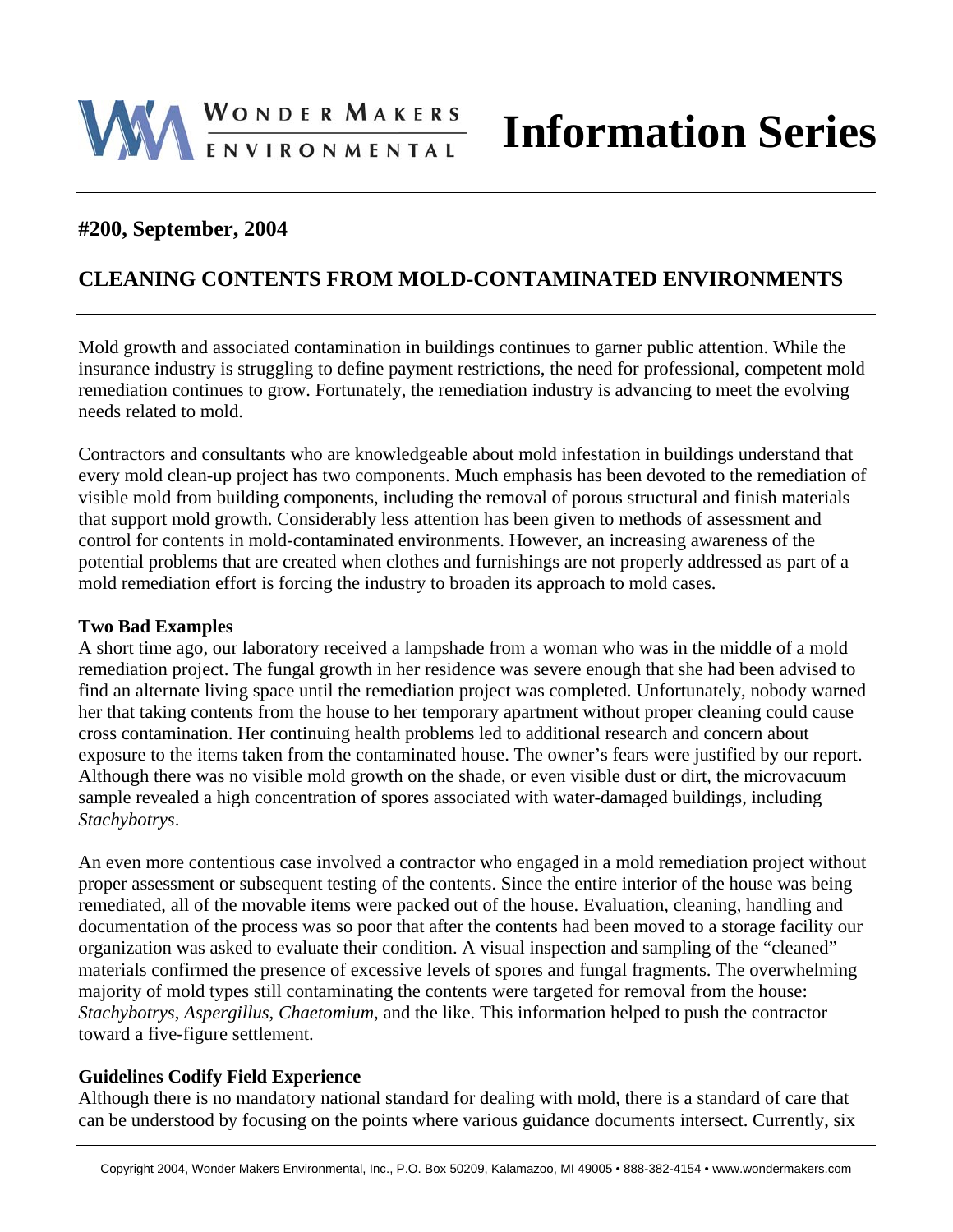of the most important documents related to mold all confirm that mold-contaminated contents should be subject to specialized cleaning<sup>1</sup>. The most extensive information on contents is found in documents published by the EPA and IICRC.

Most of the guidance documents favor the disposal of contents made of porous materials (*e.g.*, drapes, clothes, upholstered furniture) that have visible mold growth. Several recent studies confirm the difficulty of removing the spores and growth structures from fabrics and other porous materials after growth is visible $2$ .

Contents that are contaminated by deposition of spores from adjacent growth can be cleaned. The IICRC's S520 document refers to such contamination as Condition 2. The S520 notes that dust from impacted items does not reflect the "normal fungal ecology" in terms of amount or fungal types.

## **It Starts With Assessment and Categorization**

Since proper handling of contents from a mold-impacted environment is based on the type of material and the type of contamination, an initial assessment and categorization is the first step of the cleaning process. Table 1 provides an example of an assessment chart that could be used to organize the contents from an affected area. Obviously, the key is to segregate items with actual mold growth from those impacted solely by spore deposition in order to minimize the possibility of further contamination.

Once the initial segregation is completed a determination can be made on how the content cleaning will proceed. Thinking through answers to key questions will assist in the development of an effective plan.

- What amount of contents is impacted?
- What is the overall condition of the structure?
- Are there security concerns at the site?
- What cleaning techniques will be used?
- Is there adequate space on-site to set up a decontamination work area?
- Will a substantial portion of the items be processed off-site (*e.g.*, laundry or dry cleaning)?
- Is a general pack-out part of the overall job?
- How long is the structural remediation expected to take?

## **Determining If Content Cleaning Was Successful**

Perhaps the most vexing aspect of mold remediation projects in general, and content cleaning in particular, is determining an endpoint. What is clean enough? Does it depend on the situation and the occupants? The size of the project budget?

Most knowledgeable industry professionals believe that it is crucial to evaluate and document the cleaning effectiveness<sup>3</sup>. But without an accepted standard endorsed by a regulatory agency or national standards group, the suggestions for post-cleaning criteria range from the thoughtful to the ridiculous. Some evaluation methods that have been suggested or used include:

- Sensory verification The owner conducts a visual and odor check.
- Canine sensory verification A trained mold inspection dog is brought in to sniff the contents and react to any mold.
- Mycotoxin testing Samples are collected and analyzed to determine if any residual poisonous chemicals are present.
- Viable spore testing Samples are collected and analyzed by culturing, which identifies residual spores capable of growing on a specific nutrient agar.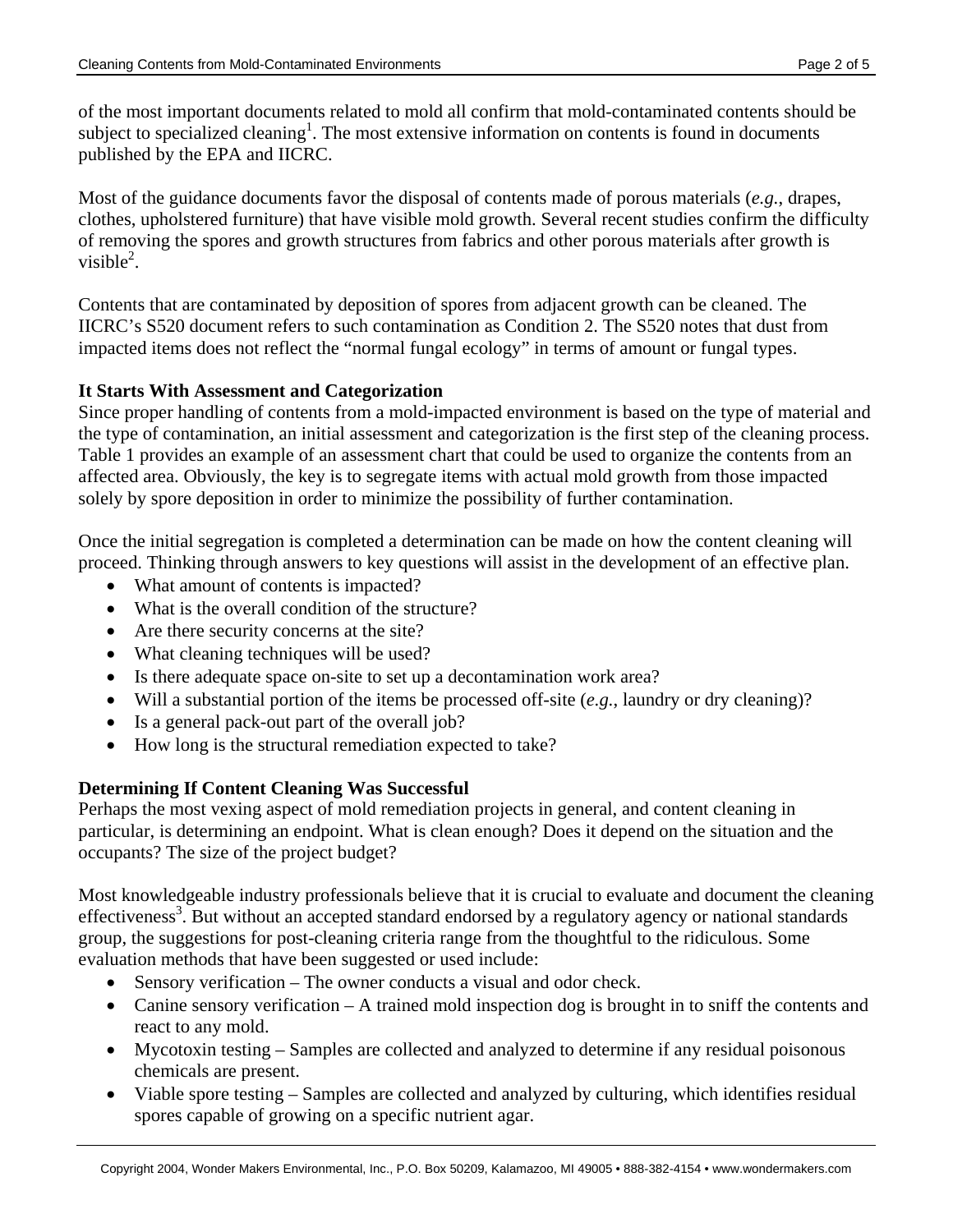• Total spore and fragment testing – Samples are collected by tape lift, microvacuum or air collection methods and fungal residue is identified under the microscope.

Regardless of which method is employed, a comparison criteria needs to be established at the beginning of the project. It is also critical to establish at the beginning the number of samples that will be collected and the timing of their collection.

At Wonder Makers Environmental we achieve content cleaning verification through a combination of visual inspection and total spore/fragment testing. Since visible growth on dust or contents signals improper cleaning, our first step in verifying content cleanliness is a white glove style visual inspection. We normally have the remediation contractor group cleaned items into batches. If a single item in a batch fails the visual inspection, the entire batch is recleaned. Once a batch of contents has passed the visual inspection, a representative number of samples are collected<sup>4</sup>. Since the actual number of spores in the dust on an object is influenced by both the concentration of spores in the air and the time it has taken for the dust to collect, our organization began reviewing microvacuum samples to determine the percentage of spores. By recording the data from such samples as a relative number rather than an absolute count of spores, we were able to correlate analytical results with field conditions and, ultimately, with customer satisfaction.

After years and hundreds of projects we have seen that fungal spore concentrations of one percent or less of the total sample constituents (absent target fungal types) are an indication of a normal fungal ecology. Fungal spore concentrations between one and three percent are an indication of an indoor environment contaminated with settled spores, dispersed directly or indirectly (Condition 2). Fungal spores recovered at three percent or more of the total sample constituents indicate an indoor environment contaminated with the presence of actual mold growth and associated spores (Condition 3). Recovery of target fungal spore types (including *Memnoniella*, *Stachybotrys*, *Trichoderma*, *Chaetomium*, and *Fusarium*) is further indication of fungal contamination. The total percentage of fungal spores recovered and the identification of target fungal spore types are two pieces of information used to determine if contents or surfaces have been impacted by mold sources in the environment, or whether they have been properly cleaned.

#### **Solving the Contents Conundrum**

Dealing with contents from a mold-contaminated building is complicated. As such, the work is fraught with technical and legal pitfalls. But traps can be avoided if remediation contractors follow these common-sense guidelines:

- 1. Appreciate the risk to the occupants, the remediation crew, and the environment posed by mold-contaminated contents.
- 2. Understand the growing consensus that the ultimate goal is for the contents of a moldcontaminated environment to have mold concentrations at levels consistent with, or less than, a normal environment.
- 3. Conduct a thorough assessment of contents, addressing fungal growth and spore deposition as well as the porosity of each item.
- 4. Implement appropriate cleaning practices and protective controls.
- 5. Select a defensible endpoint at the beginning of the project. This includes both the evaluation method (*i.e.*, type of inspection, number and location of samples, timing of sample collection, etc.) and the comparison criteria.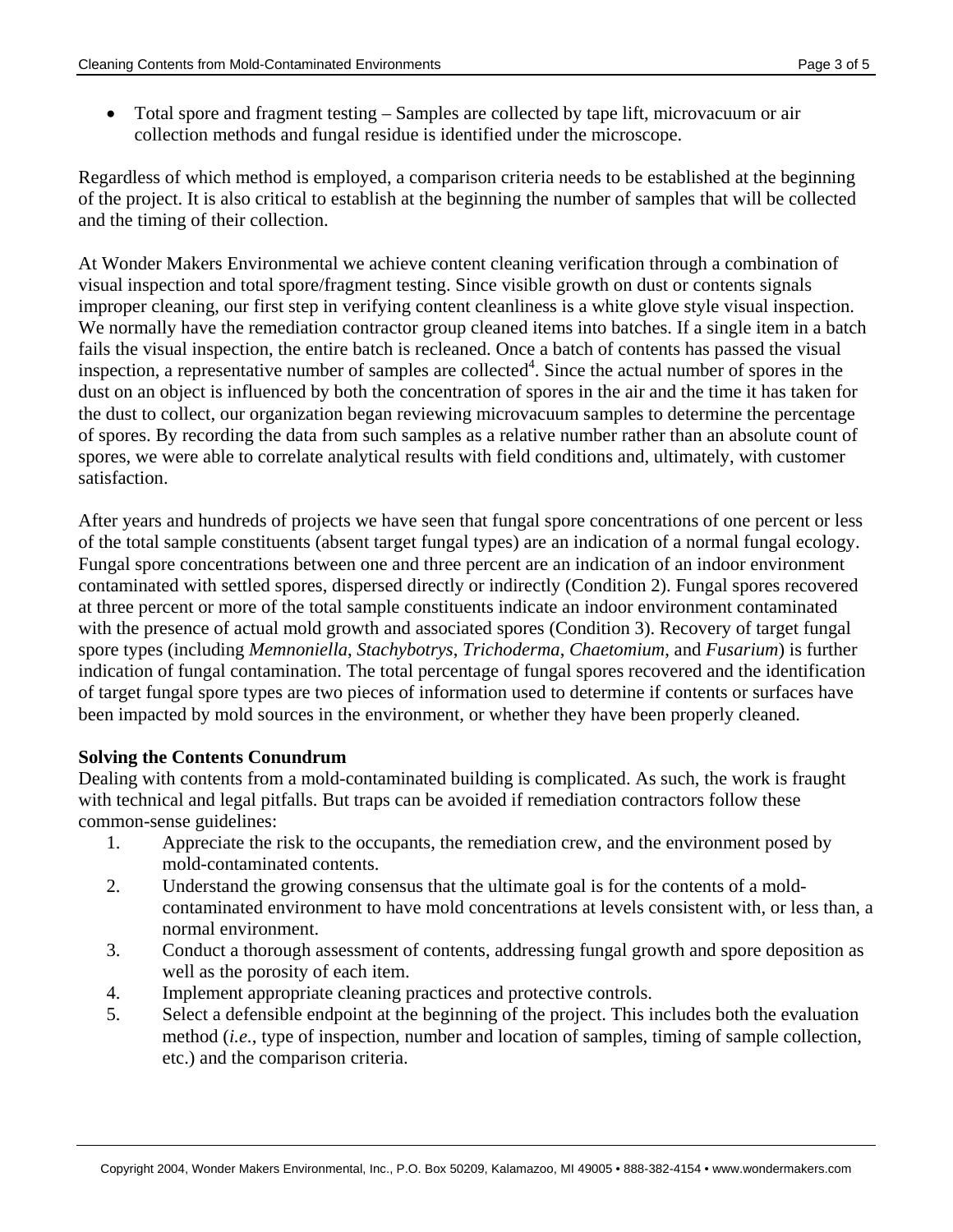6. Utilize the percentage of spores criteria described in this article in the absence of other technically supported data as a pre-defined endpoint for determining if contents are clean following a mold remediation project.

Combining these guidelines with common sense and awareness that dealing with contaminated contents is an important aspect of each mold remediation project will protect the contractor and advance the industry as a whole.

| TABLE 1<br><b>Assessment Chart for Contents from a Mold-Impacted Environment</b>                                         |                                                                                                                                                                                   |                                                                                                                                                            |
|--------------------------------------------------------------------------------------------------------------------------|-----------------------------------------------------------------------------------------------------------------------------------------------------------------------------------|------------------------------------------------------------------------------------------------------------------------------------------------------------|
|                                                                                                                          | <b>Level of Contamination and Suggested Cleaning Techniques</b>                                                                                                                   |                                                                                                                                                            |
| <b>Type of Material</b>                                                                                                  | <b>Spore Deposition</b><br>(Condition 2)                                                                                                                                          | <b>Visible Growth</b><br>(Condition 3)                                                                                                                     |
| <b>Porous</b>                                                                                                            | Cleaning with a HEPA vacuum, hot<br>water extraction with drying and                                                                                                              | Disposal and replacement unless<br>high value, then specialized                                                                                            |
| Fabric, paper, upholstered<br>furniture, ceiling tiles, drywall<br>board, etc.                                           | HEPA vacuum, air washing, dry<br>cleaning (perchloroethylene),<br>laundering with bleach.                                                                                         | restoration.                                                                                                                                               |
| Semi-porous<br>Raw wood studs, rafters,<br>decking, unpainted cinder<br>block, other masonry<br>components, stucco, etc. | "HEPA sandwich" cleaning<br>(vacuum, damp wipe, vacuum<br>again), scraping, scrubbing,<br>sanding, or abrasive blasting. May<br>also include surface sealing after<br>inspection. | Disposal and replacement if<br>structural damage or significant rot;<br>scraping, scrubbing, sanding, or<br>abrasive blasting if surface<br>contamination. |
| <b>Non-Porous</b><br>Metal, plastic, glass, sealed<br>wood, etc.                                                         | HEPA vacuuming, wet wiping,<br>washing, power washing, air<br>washing, air blasting.                                                                                              | HEPA vacuuming, scrubbing,<br>immersion washing, using<br>ultrasonic bath, power washing, air<br>washing, air blasting, steam<br>cleaning.                 |

Endnotes:

1. Health Canada, *Fungal Contamination in Public Buildings: A Guide to Recognition and Management*

 American Conference of Governmental Industrial Hygienists, *Bioaerosols: Assessment and Control* The Institute of Inspection Cleaning and Restoration Certification (IICRC), *S520 Standard and* 

*Reference Guide for Professional Mold Remediation*

 New York City Department of Health, *Guidelines on Assessment and Remediation of Fungi in Indoor Environments*

 American Industrial Hygiene Association, *Report of Microbial Growth Task Force* Environmental Protection Agency, *Mold Remediation in Schools and Commercial Buildings*

- 2. "An Investigation into Techniques for Cleaning Mold Contaminated Home Contents", *Journal of Occupational and Environmental Hygiene*, July 2004, p. 442-447
- 3. See documents cited in Endnote 1, especially Chapter 9 of the IICRC S520.